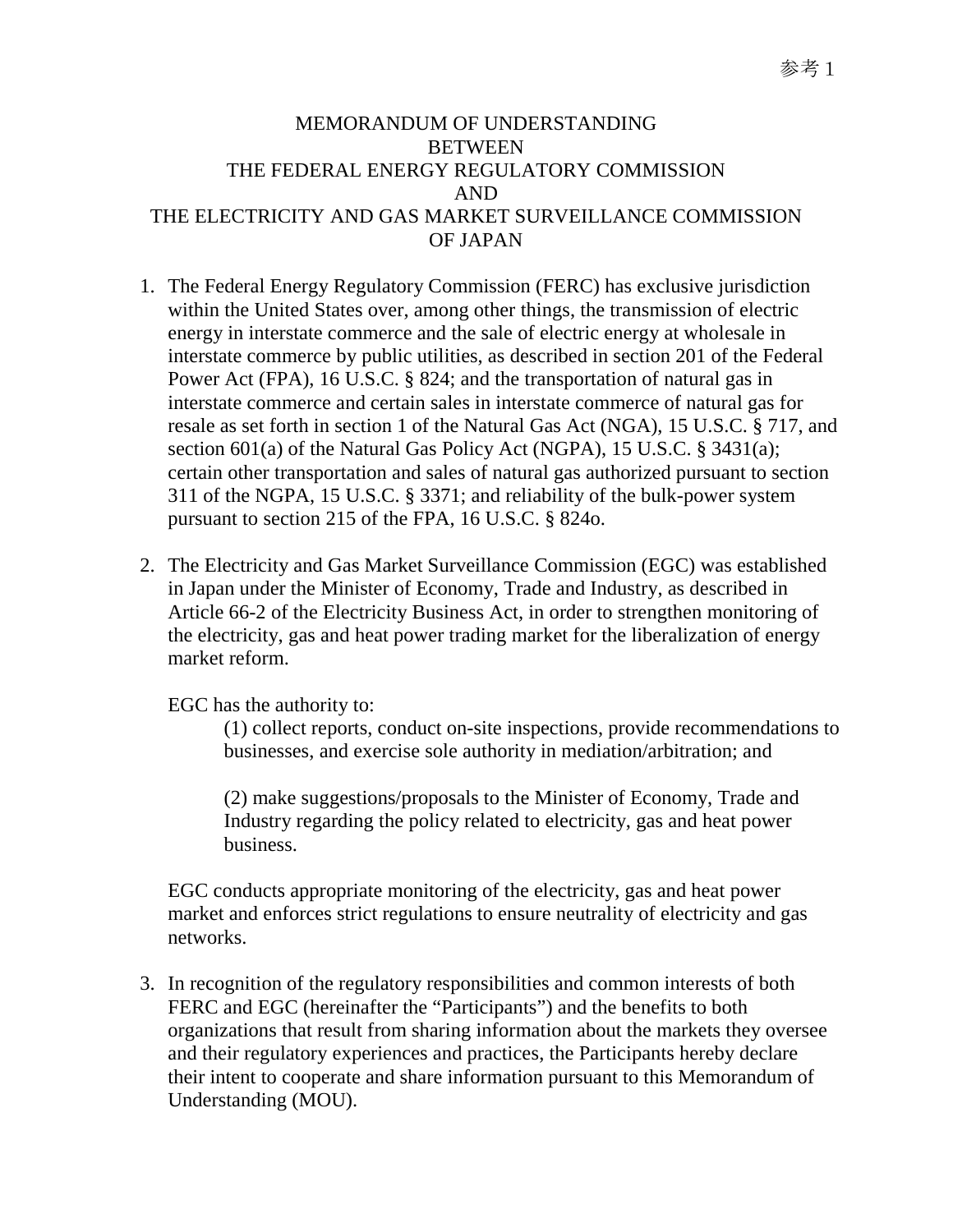- 4. The Participants intend that cooperation under this MOU may include, but is not limited to, the following:
	- a. Sharing by EGC, at FERC's request, of information and data related to:
		- i. EGC's monitoring and investigative processes and methods; and
		- ii. EGC's market monitoring and oversight activities, including, but not limited to, staff insights and analyses.
	- b. Sharing by FERC, at EGC's request, of information and data related to:
		- i. FERC's monitoring and investigative processes and methods; and
		- ii. FERC's market monitoring and oversight activities, including, but not limited to, staff insights and analyses.
	- c. Discussion of energy issues of mutual interest related to the United States and Japanese energy markets.
	- d. Joint visits that could include FERC, EGC, and other regulatory entities.
	- e. Meetings, webinars, workshops, teleconferences, training activities, and/or email exchanges.
- 5. Each Participant to this Memorandum of Understanding (hereinafter "MOU") should keep any information furnished by the other Participant in accordance with this MOU (hereinafter "Information") non-public, and should not disclose or make Information provided in confidence available to any other person or entity except pursuant to the applicable laws and regulations of the United States and Japan, or by consent of the other Participant.
- 6. If a third party subsequently requests the Participant receiving Information in accordance with this MOU to disclose or otherwise produce Information, the said Participant should consult with the other Participant prior to responding to the third-party request.
- 7. This MOU is not intended to be a binding contract or agreement enforceable in a court of law or in an administrative forum, and it is not intended to impose any legal commitments on either Participant. It is intended only to establish a process for further cooperation between the Participants.